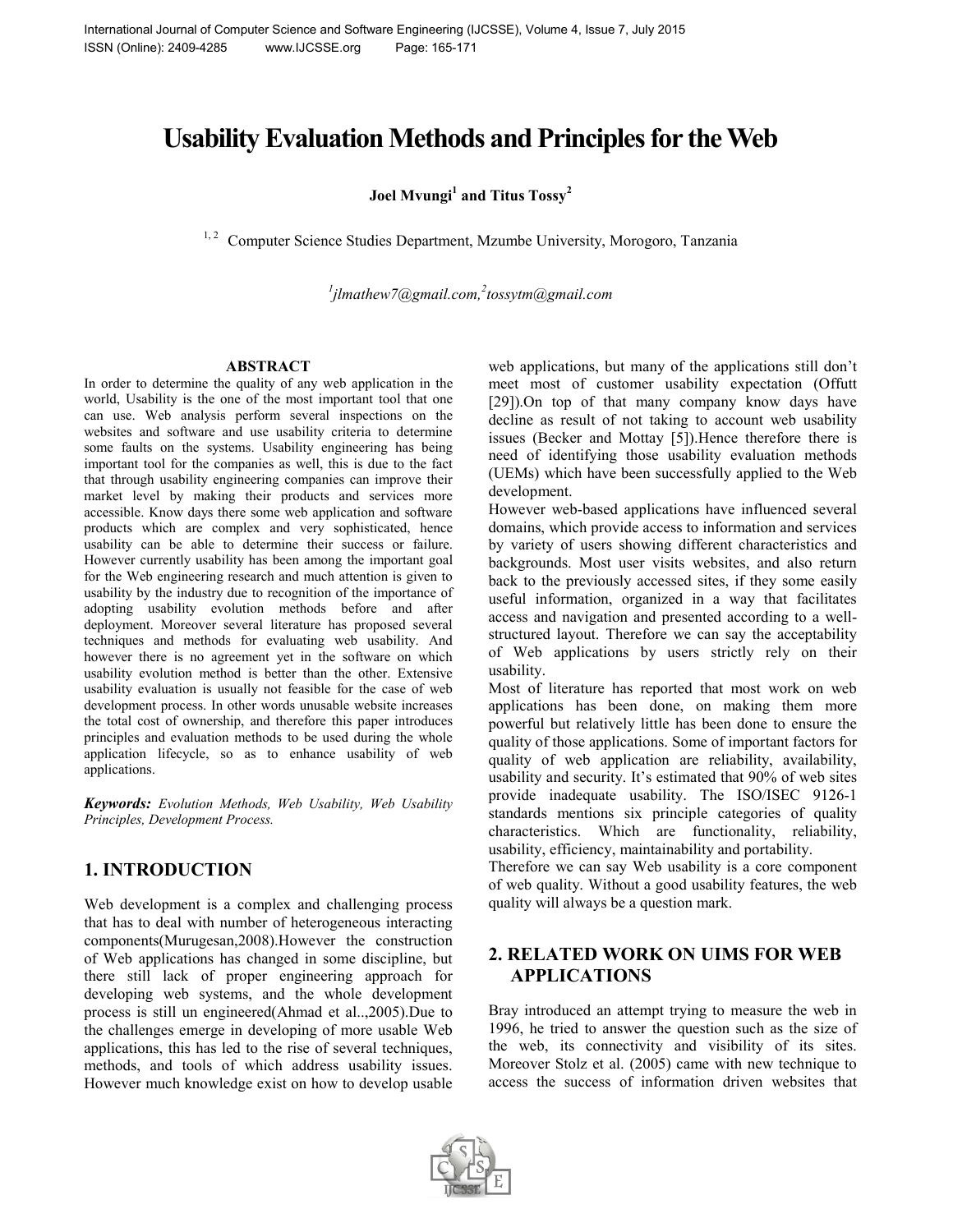merged user behavior, content of site and structure while utilizing user feedback.

Dominic and Jati(2010) evaluated the usability and quality of Malaysian University websites based on factors like load time, frequency of updates, accessibility errors, and broken links using the following tools: Website optimization, Check link validator,HTML validator and accessibility testing software. Moreover from Treiblmaier and Pinterest's (2010) point of view, you can describe a website based on two main criteria: "What is presented?" and "How is it presented".

All academic efforts for developing UIMs for Web applications there is still room for improvement. (Rivero and Conte, 2012a) identified that emerging of UIMs for Web applications should be able to: Find usability problems in initial stage of its development, Aid in both identification and solution of usability problems. There is an important shortage of standard criteria for comparison, therefore UEMs cannot be evaluated. Several studies have been done to see which measure has been so common and majority of the study used thoroughness measure (ratio between the number of real usability problems found and the total real usability problems).

However Palmer (2002) emphasized on the importance of metrics in helping organization generate more effective and successful websites. Another survey by Hong (2007) on Korea organizations also found that a key enabler of website success measurement is website metrics. These metrics play two important roles: Determining if website perform to the expectation of the users and the business running the site, and also identify website design problems.



*Source: Treiblmaier and Pinterest, 2010*

## **3. DEFINING THE TERM USABILITY**

Usability is the term that is generally described as factor of system quality, it defines the quality of systems and products from human point of view who use the systems (Andrian and Emilio, 2003). However the term usability was derived from the term 'user friendly'. However the concept of usability is somehow complex to define this is due to the fact that it is used in many different context such as performance, execution time, and user satisfaction as well as easy of learning. The concept is also applied in areas like consumer electronic products and communication. Also may refer to efficient design of mechanical object such as door locks. In other words usability means those people whom use products such as software application, can learn it quickly and use it easily to accomplish their tasks(Azeem and Kamran,2008.Usability enables employee to concentrate more on their work rather than on the tool the use to perform the tasks.

A usable product may refer to a product which:

- Is efficient to use
- Is easy to learn
- Provide quick recovery from errors
- Is easy to remember
- Is visually pleasing
- Is enjoyable to use

Moreover there several definition of usability which vary according to the model they are based on ISO standards defined usability as "the extent to which a product can be used by specified users to achieve specified goals within effectiveness, efficiency and satisfaction in specify context of use". Where effectiveness means accuracy and completeness with which user archive specified goals, efficiency means the resource expended in relation to the accuracy and completeness with which user achieve goals and satisfaction is described as the comfort and acceptability of use. Where by usability problem refer to the aspect that make application ineffective, inefficient and difficult to learn and use.

Nielsen's defined usability as Learnability: the ease of learning the functionality and behavior of the system,Efficiency:the level of attainable productivity once the user has learne.Memmoability:the ease of remembering the system functionality so that the casual user can return to the system after a period of non-use without needing to learn again to use it.Few errors: the capability of the system to feature a low error rate, to support users making few errors during the use of the system and in case they make errors to help them to easy recover. User's satisfaction: the measure in which the user finds system pleasant to use.

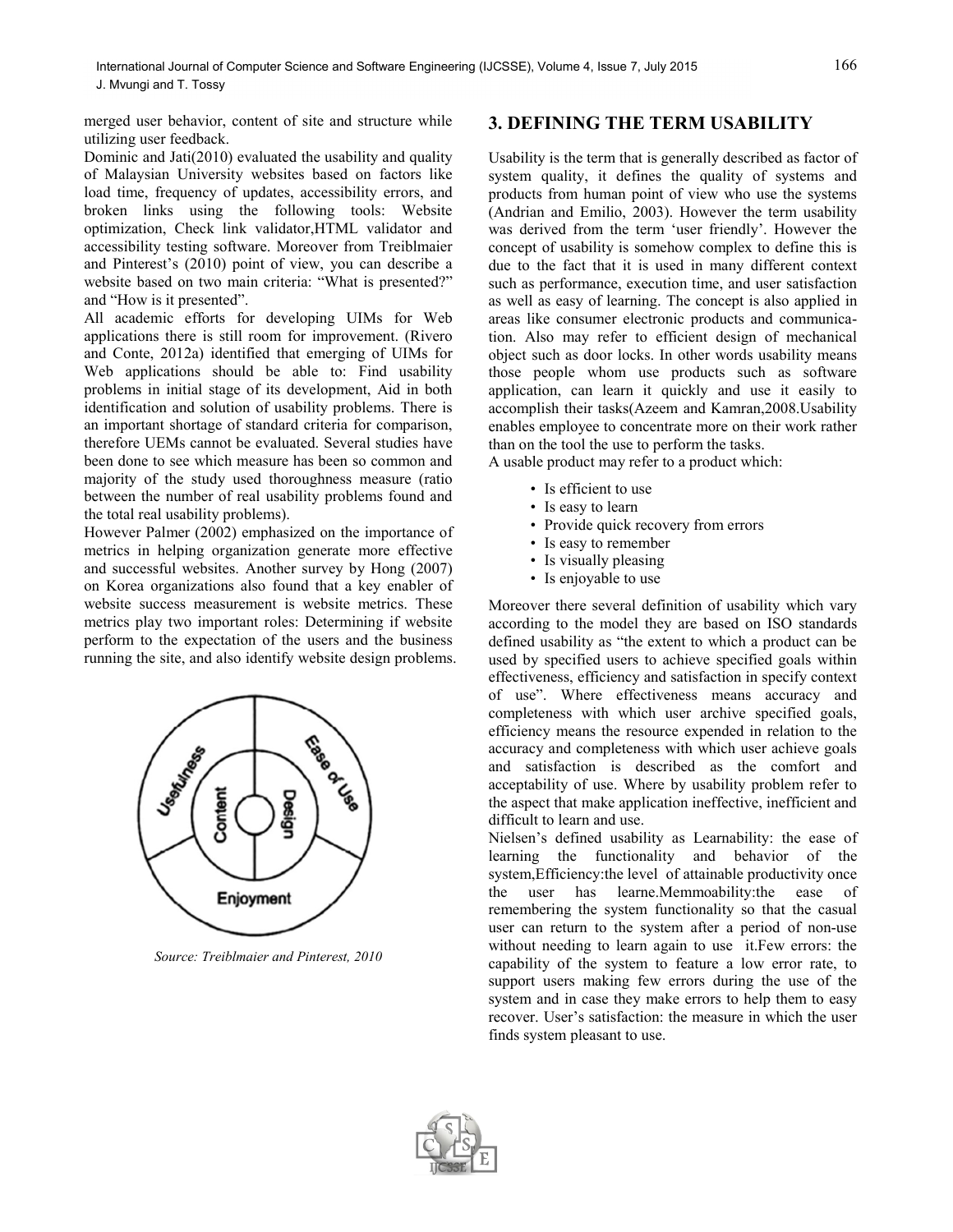# **4. WEB USABILITY CRITERIA**

General usability principles are achieved through usability criteria (Tayana and Jobson, 2010), the criteria provide guidelines to designers in restricting the space for design alternatives hence prevent designers from developing products that are not usable.

There are three important dimensions that any web developer has to focus on i.e. hypertext, data and presentation design each dimension consists of number of criteria this part there will be explanations on the mentioned dimensions which represent great impact on usability of any Web application.

The criteria could be discussed as follows:

### A. Content Visibility

Refer to the understanding of information structure offered by the application, and get oriented with the hypertext, user must be able to identify main conceptual classes of the contests of the application.

### Concepts of identification of Core Information

The content visibility can be supported by content design, where by main classes of content are identified and hence structured (Azeem and Kamran, 2000). The identification of information entity modeling concept could provide a way in full filling the requirement.

The content will help in centering Data design, and gradually evolve by detailing their structure in terms of

elementary components, and adding further auxiliary contents for accessing and browsing them.

#### Hypertext Modularity

The design of hypertext must be able to support users to perceive where core concepts are located, therefore:

- The hypertext can be organized on areas *i.e.* modularization constructs, where you group pages with homogeneous contents.
- However areas must be defined as global landmarks accessible through links grouped in global navigation bars that are displayed in any page of the application interface.
- For each area, the most reprensetive pages can be defined as local landmarks, reachable through local navigation bars displayed in any page within an area.

However learnability and memorability could be enhanced by the use of hierarchical landmarks within pages. Landmarks indeed provide intuitive mechanisms for highlighting the available contents and the location within the hypertext where are placed.

B. Ease Of Content Access

After users have identified main classes of content the application deals with, they have to be provided with facilities for accessing the specific content items they are interested in.



*Fig. 2. User login to the system*

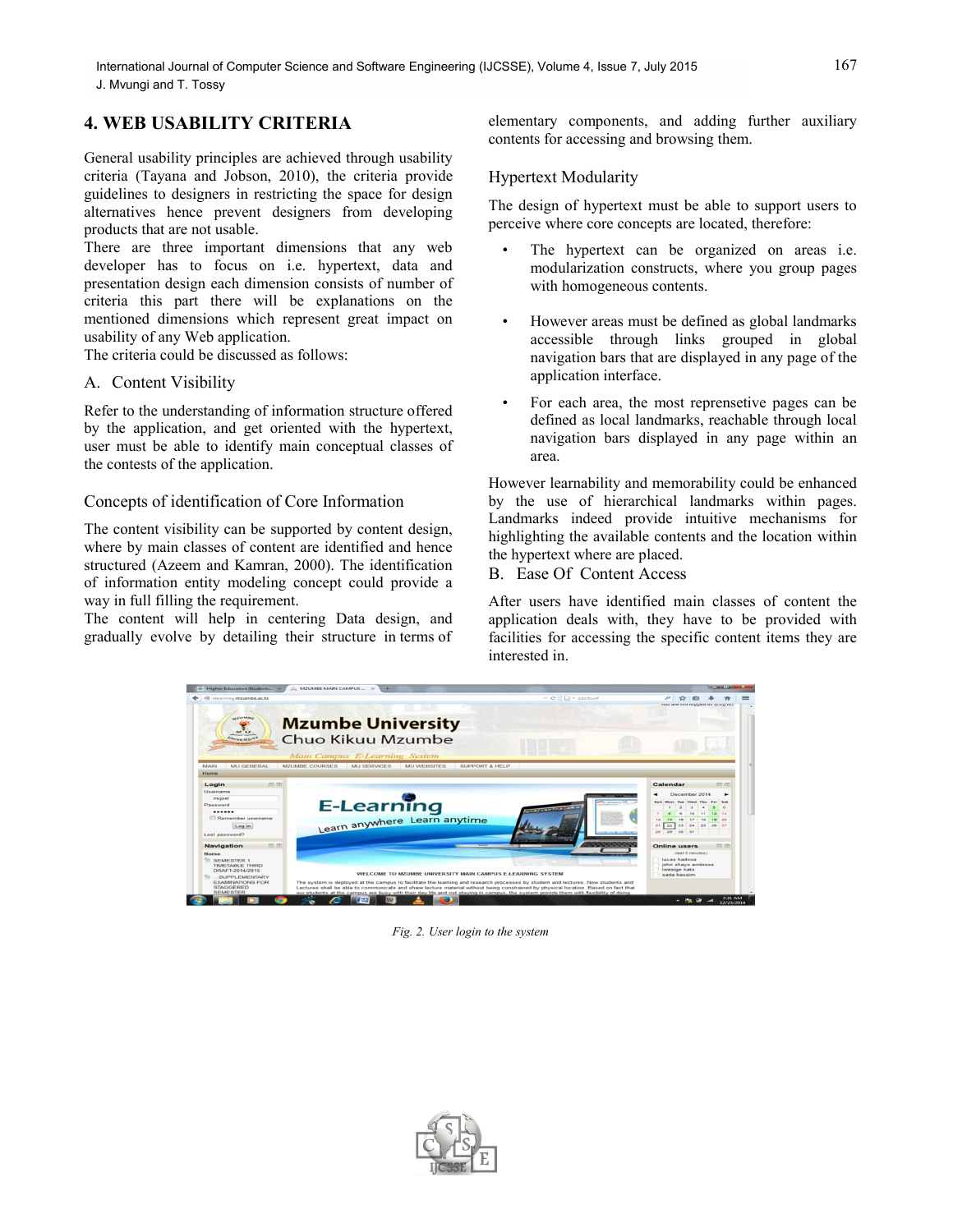| ik Higher Education Students X                                                                                                    | ALL MZUMBE MAIN CAMPUS  X<br>$\Delta\mu$                                                                                                                                                                                                                                                                                                                                                                                                                                      |                                                                  |                                                                                                                                                                                                                     |
|-----------------------------------------------------------------------------------------------------------------------------------|-------------------------------------------------------------------------------------------------------------------------------------------------------------------------------------------------------------------------------------------------------------------------------------------------------------------------------------------------------------------------------------------------------------------------------------------------------------------------------|------------------------------------------------------------------|---------------------------------------------------------------------------------------------------------------------------------------------------------------------------------------------------------------------|
| <b>CD</b><br>elearning.mzumbe.ac.tz                                                                                               |                                                                                                                                                                                                                                                                                                                                                                                                                                                                               | $\Box$ = istartsurf<br>$\triangledown$ $\mathbb{C}^{\mathsf{s}}$ |                                                                                                                                                                                                                     |
| azuwar<br><b><i><u>UNIVERSIT</u></i></b>                                                                                          | <b>Mzumbe University</b><br>Chuo Kikuu Mzumbe<br>Main Campus E-Learning System                                                                                                                                                                                                                                                                                                                                                                                                |                                                                  | You are logged in as joel myungi (Log out)                                                                                                                                                                          |
| MAIN<br><b>MU GENERAL</b><br>Home<br>Navigation<br>同国<br>Home<br>$M_V$ home<br>$>$ Site pages<br>$Mv$ profile<br><b>F</b> Courses | <b>MZUMBE COURSES</b><br><b>MU SERVICES</b><br><b>MU WEBSITES</b><br><b>SUPPORT &amp; HELP</b><br>E-Learning<br>Learn anywhere Learn anytime                                                                                                                                                                                                                                                                                                                                  | <b>CALIMATION CONTROL</b><br><b>UNBINGERAND</b>                  | 日间<br>Calendar<br>December 2014<br>Fri Sat<br>14                                                                                                                                                                    |
| 同国<br><b>Administration</b><br>I My profile settings                                                                              | WELCOME TO MZUMBE UNIVERSITY MAIN CAMPUS E-LEARNING SYSTEM<br>The system is deployed at the campus to facilitate the learning and research processes by student and lectures. Now students and<br>Lectures shall be able to communicate and share lecture material without being constrained by physical location. Based on fact that<br>our students at the campus are busy with their day life and not staving in campus, the system provide them with flexibility of doing |                                                                  | $21 \ 22$<br>23<br>24<br>25 26 27<br>28<br>29<br>30<br>31<br>日回<br><b>Online users</b><br>(last 5 minutes)<br>joel myungi<br>lucas kadosa<br>kasimu shekalaghe<br>john shayo ambrose<br>twesige kato<br>sada kassim |
|                                                                                                                                   |                                                                                                                                                                                                                                                                                                                                                                                                                                                                               |                                                                  | $7:32$ AM<br>- <b>AP</b> all<br>12/22/2014                                                                                                                                                                          |

*Fig. 3. User home page*

| $\leftarrow$ $\circledcirc$<br>elearning.mzumbe.ac.tz/course/index.php                             |                                                                                                                            | $\triangledown$ C' $\Box$ + istartsurf | ا فر<br>✿      |
|----------------------------------------------------------------------------------------------------|----------------------------------------------------------------------------------------------------------------------------|----------------------------------------|----------------|
| $a$ zuwa $c$                                                                                       | <b>Mzumbe University</b>                                                                                                   |                                        |                |
| <b>UNIVERSIT</b>                                                                                   | Chuo Kikuu Mzumbe<br>Main Campus E-Learning System                                                                         |                                        |                |
| <b>MU GENERAL</b><br><b>MAIN</b><br>Home - Courses                                                 | <b>SUPPORT &amp; HELP</b><br>MZUMBE COURSES<br><b>MU SERVICES</b><br><b>MU WEBSITES</b>                                    | Search courses:                        | Go             |
| 日因<br><b>Navigation</b><br>Home<br>" My home<br><b>F</b> Site pages<br>I My profile<br>$=$ Courses | <b>MZUMBE GENERAL</b><br><b>MZUMBE MAIN CAMPUS</b><br><b>MZUMBE MOROGORO EVENING</b><br><b>MZUMBE DAR ES SALAAM CAMPUS</b> |                                        | - Collapse all |
| <b>Administration</b><br>$\Box$<br>$\blacktriangleright$ My profile settings                       | <b>MZUMBE MBEYA CAMPUS</b><br><b>MZUMBE TANGA EVENING</b><br><b>MZUMBE MWANZA EVENING</b>                                  |                                        |                |
|                                                                                                    | <b>MUASA</b><br>GRE@T                                                                                                      |                                        |                |

*Fig. 4. User specifics page*

Source: www.elearning.mzumbe.ac.tz

### Identification of Access Information Concepts

As discussed the design of access paths for retrieving core content items can be facilitated if designers augment the application contents with access concepts corresponding to classification criteria or contexts over core concepts, enabling users to progressively move from broader to narrower categories, until they locate the specific core concept of interest.

### Navigation Access and Search-Based Access

In order to facilitate the access to specific instance of core concepts, access concepts defined at data level should be used to construct navigational access mechanism that

typically consist of multi-level indexes (Alan and Gregory, 2004), which possibly distributed on several pages, bridging of pages with high visibility, such as the Home Page or the entry page of each area, to pages devoted to the publication of core concepts.

Moreover navigational access is very often complemented with direct access, especially in large Web applications i.e. keyword-based search mechanisms, which enable bypass navigation and rapidly reach the desired information object. Also direct access mechanism are essential in interfaces (such as those of mobile devices) that are unable to support multiple navigation steps. In traditional hypertext interfaces they enhance orientation when users get lost by moving along navigational access mechanisms.

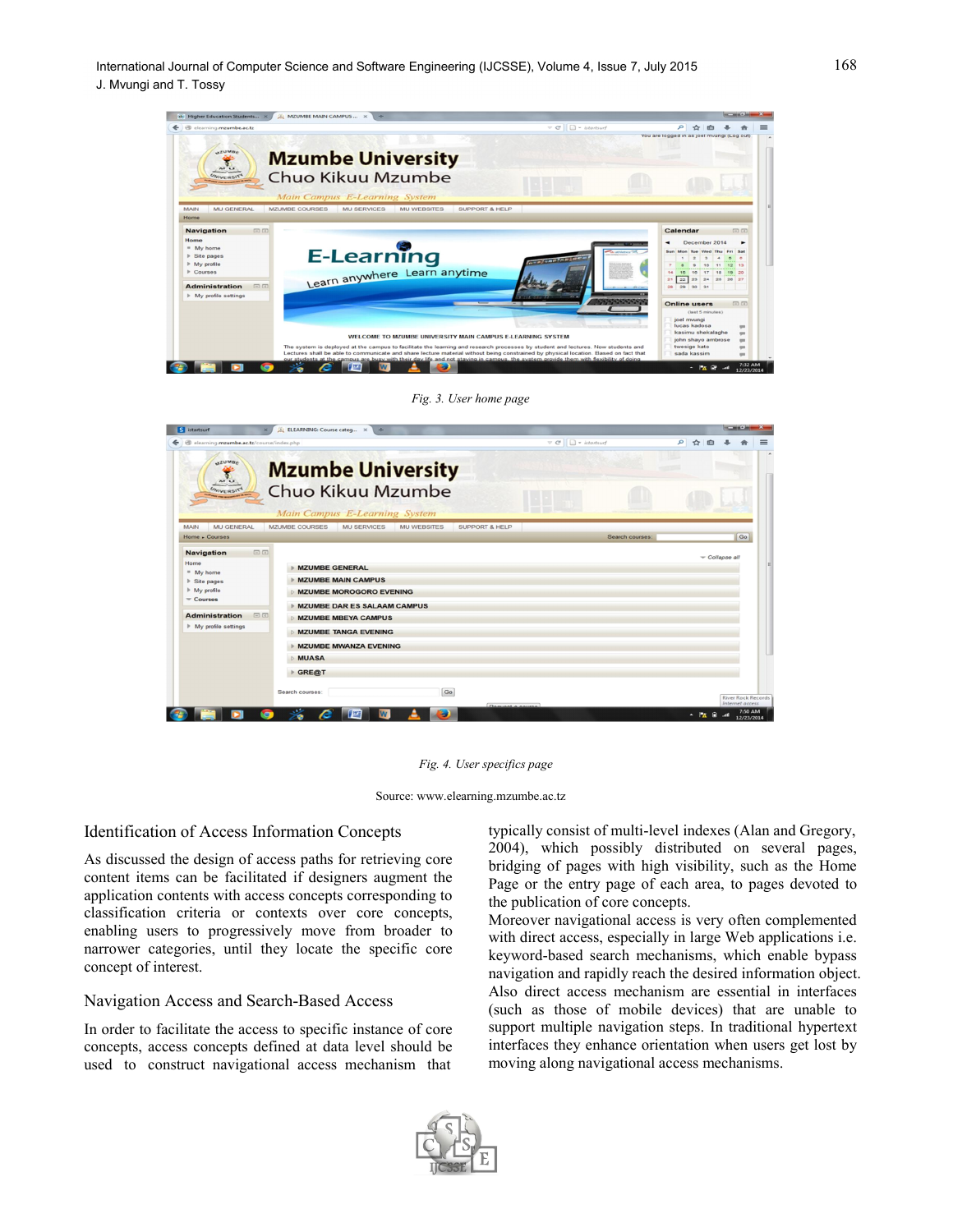### C. Ease of Content Browsing

Usually the auxiliary contents related to each single core concept must be easily identified by users, as well as the available interconnections among different core concepts.

### Core Concepts Structuring and Interconnection

The user understanding of content structuring and of the semantic interconnection defined among different content classes, enhance the ease of use and learnability of the web application (Luis and Tavana, 2013). And therefore when the identified core concepts represent a structured and complex concept, it is recommended to expand them via top-down design into a composite data structure.

Moreover the semantic interconnection among core concepts must be established for reproducing a knowledge network through which users can easily move for exploring the information contents.

# **5. EVALUATION METHODS**

Evaluation methods are mainly aimed on assess the application functionality, to verify the effect of its interface on user, also to identity any specific problem with the application such as aspects which show unexpected effects when used in their intended context(Azeem and Kamran,2008). Also evaluating Web applications in particular consists of verifying if the application design allows users to easily retrieve and browse content, and invoke available service and application they need. This therefore implies not only having appropriate contents and service available into the application but also making them easily reachable by users through appropriate hypertexts.

However the development of a Web system is a continuous process with an interactive life cycle of analysis. Design, implementation and testing(Murugesan 2008).However what we need really is a different focus on evaluation methods and a new categorization system according to the purpose and platforms as Web and Website evaluation methods according to Stolz et al. & Hasans work.

- Website evaluation methods(WSEMs) could be:
	- i. User-based usability evaluation methods
- ii. Evaluator-based usability evaluation methods
- iii. Automatic website evaluation tools ie Bobby,Lift
- Web evaluation methods(WEMs) could be:
	- i) Web analytics tools ie Google analytics
	- ii) Link analysis methods ie Page Rank
- A. Website Evaluation (WSEMs)

Limited number of website can be measured manually or automatically by the WEMs measure, based on some criteria so as to achieve quality website. However the manual testing can be done as well but output of such evaluation consists of list of usability problems and recommendation to improve the tested website. Some of other evaluation methods are:

1) User-based Usability Evaluation Methods

Process of design for usability, user testing and redesign is called User centered Design (Former and Bosch, 2004; Nielsen, 1993).The term "usability evaluation" refers to the entire test, planning and conducting the evaluation and presenting the results. However the main goal of usability evaluation is to measure the usability of the system and identify usability problems that can lead to user confusion, errors or dissatisfaction (Larusdottir, 2009).The user evaluation approach consists of set of methods that employs representative user to execute some tasks on specific system. The user performance and satisfaction with the interface are then recorded. And the most useful method in this category is user testing.

User Testing, when users use the system they normally work towards accomplishing specific goals in their minds (Stone et al., 2005).A goal is an abstract end result indicating what is to be achieved, and can be attained in numerous ways. Also each goal breaks into a task specifying what a person has to do, and then each task decomposes into an individual step that needs to be undertaken. User should be able to do basic tasks correctly and quickly. In order to select tasks the examiner begins by exploring all the tasks within the website then narrowing them down to those that are the most important to users. Moreover a good task is the one that discovers a usability problem or one that reveals and error that is difficult to recover from. Next step is how to present selected task to the participants and one way to do this is by using a "scenario" in which the task is embedded in a realistic story.

However it is important to test users individually and let them solve the problems on their own. Actually the purpose of usability study is to test the system and not the users, and this aspect must be explicitly explained to tested

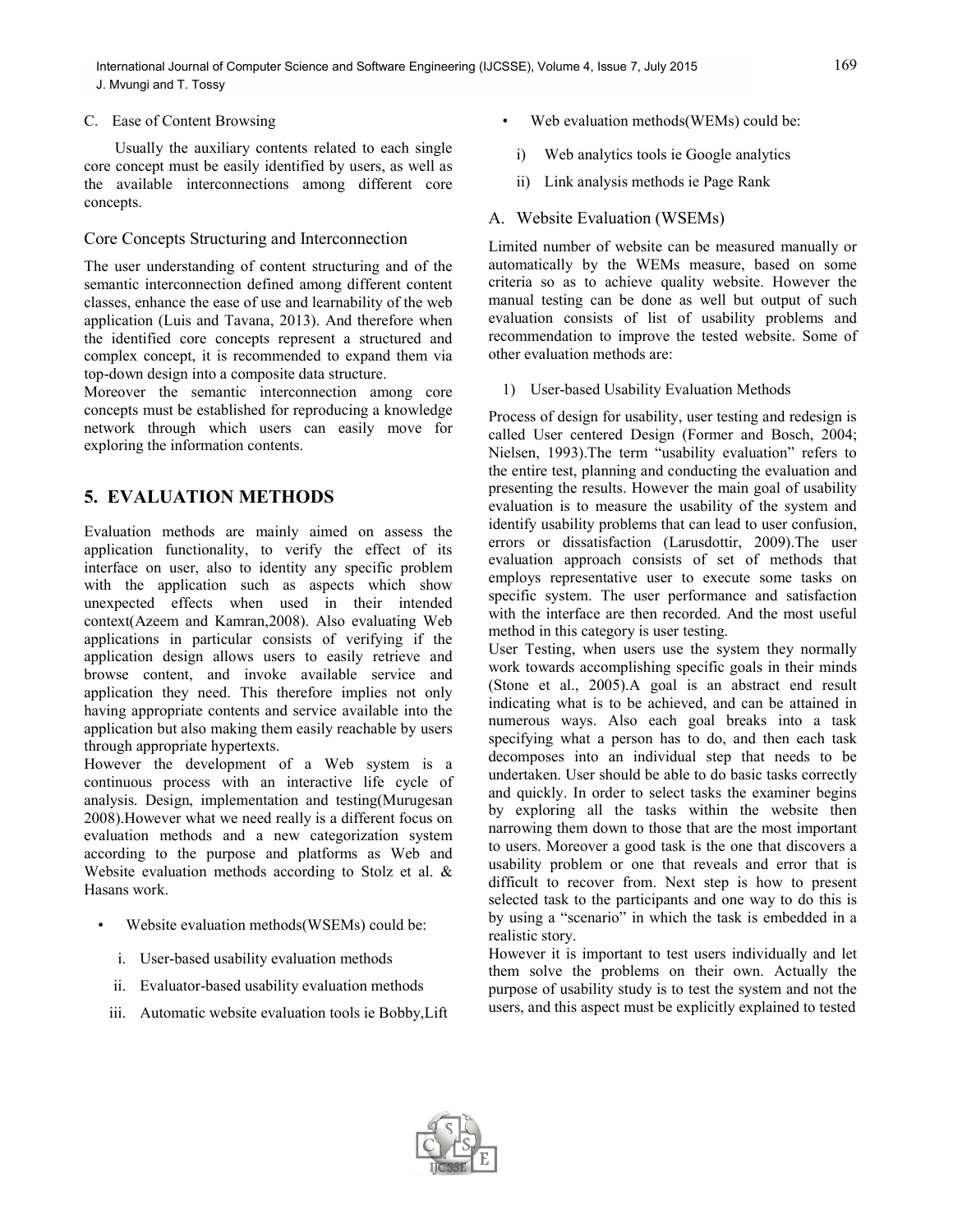users (Nielsen, 1993; Stone et al., 2005).Metrics can be collected from user testing; time for users to learn a specific function speed of task performance, type and rate of users' errors, user retention of commands over time and user satisfaction.

#### 2) Evaluator-based Usability Evaluation Methods

Evaluator or Experts inspects the interface and assess system usability using interface guidelines, design standards, users' tasks, or their own knowledge, depending on the method to find possible user problems (Larusdottir, 2009).Moreover the inspectors can be usability specialists or designers and engineers with special expertise (Matera et al.,2006). In this category, there many inspection methods such as cognitive walkthrough, guideline reviews,standard inspection and heuristic evaluation(Hasan,2009). However heuristic Evaluation is the most efficient usability method, because is a special variable when time and resource are scarce. There number of evaluators assesses the application and judge whether it confirm to a list of usability principles, namely 'heuristics' (Hasan,2009).During heuristic evaluation process each evaluator goes individual into a system interface at least twice ,and the output obtained from such evaluation is a list of usability problems with reference to the list of violated heuristics. However by principle heuristic evaluation can be conducted by only one evaluator, whom can find about 35% of total usability problems (Neilsen, 1993).But Matera et al .(2009) believed that better results are obtained by having five evaluators and certainly not fewer than three for reasonable results.

#### 3) Automatic Website Evaluation Tools

Automatic tools are software that automates the collection of interface usage data and identify potential Web problems. First study was conducted by Ivory and Chevalier (2002), who concluded that more research was needed to validate the embedded guidelines and to make the tool usable. And therefore Web professional cannot rely on them alone to improve websites. Brajnik (2004b) mentioned several kinds of We-testing tools that can be used: accessibility tools such as Bobby, usability tools such as LIFT, performance tools such as TOPAZ, Security tools such as Web CPO, and classifying website tools such as Web Tango, He also stated that the adoption of tools is still limited due to the absence of established methods for comparing them and also suggested that the effectiveness of automatic tools to be itself evaluated.

## B. Web Evaluation Methods (WEMs)

The method studies the web as whole by calculating statistics about the detail use of the site and providing Web- traffic data, visibility, connectivity, ranking and overall impact of a site on the Web.

### 1) Web Analytics tools

Web analytics have been defined by the Web Analytics Association as "the measurement, collection, analysis and reporting of Internet data for the purpose of understanding and reporting Web usage" (Fang, 2007).However these tools automatically calculate statistics about the detail use of site helping. By origin, Web analytics is a business tool that started with some webmasters inserting counters on their home pages to monitor Web traffic. However most Web analytics studies target e-commerce, the method can be applied to any website (Prom, 2007).The two wellknown Web analytics tools are Google Analytics and Alexa.

Google Analytics, google purchased a Web analytics company called Urchin software in 2005 and released Google Analytics to the public in 2006(Fang, 2007; Hasan et al., 2009).However the service is free for up to five million page views per month per account. Once signed for google Analytics, Google offers users code that must be inserted into each web page to be tracked. Visual data results are displayed with a wealth of information as to where visitors come from, what pages they visited, how long they stayed on each page, how deep into a site they navigated, etc.(Fang,2007).Alexa, refer to a website metrics system owned by the Amazon Company that provide a downloadable toolbar for internet explorer users. Calculates traffic rank by analyzing the Web usage of Alexa toolbar users for three months or more as a combined measure of page views and reach(the number of visitors to the site).Although this information is useful, Alexa ranking is biased towards MS Windows and Internet Explorer users(Scowen,2007).

# **6. SELECTION OF APPROPRIATE EVALUATION METHOD(S)**

The evaluation of Indian Banking website navigability performed by Kaur and Dani found that Alexa and Google PageRank do not have significant correlations with navigability metrics, indicating that popularity and importance are not good indicators of website navigability; therefore the traffic data the back-links of websites are not